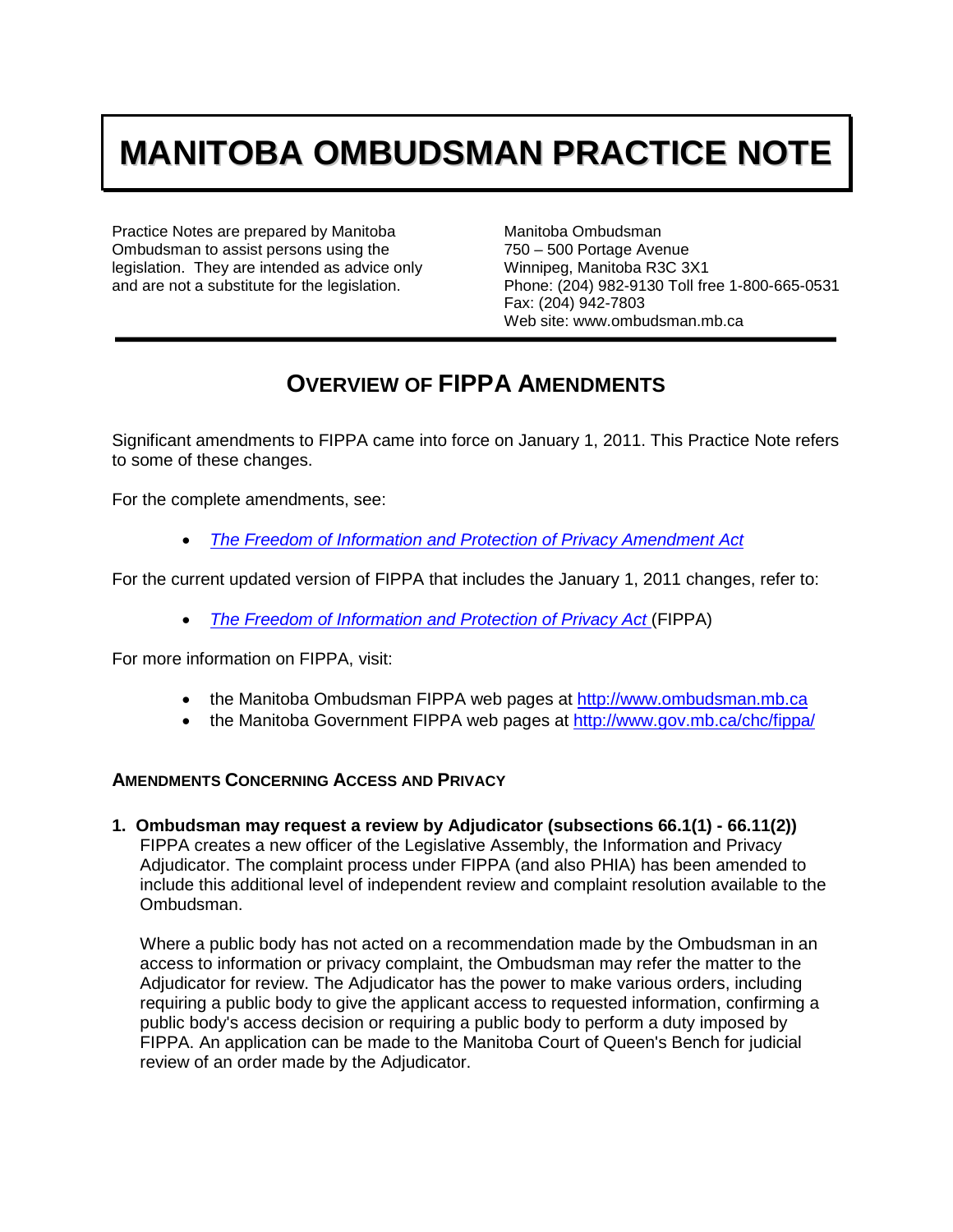An appeal to Court can be made by an individual about a public body's decision concerning a refusal of access only if the person has first made a complaint to the Ombudsman, the Ombudsman has provided a report about the complaint and the Ombudsman has not asked the Adjudicator to review the complaint.

These provisions do not apply to FIPPA complaints under investigation by the Ombudsman at the time the amendments concerning the Adjudicator came into effect.

# **2. Ombudsman to publish recommendations (subsection 66(7))**

Another new provision is that the Ombudsman must make available to the public all recommendations made in FIPPA complaint investigations (FIPPA Part 5 investigations). These recommendations will be published on the Ombudsman website at www.ombudsman.mb.ca

#### **AMENDMENTS CONCERNING ACCESS TO INFORMATION**

#### **3. Publicly available information is outside the FIPPA access to information process (subsection 6(2))**

FIPPA's access to information provisions no longer apply to information available to the public, free of charge or for purchase. A public body may still refuse to disclose information requested under FIPPA if that information will be made available to the public within 90 days after the applicant's request is received (subsection 32(1)).

# **4. A public body may disregard certain requests (subsection 13(1))**

A public body may disregard a request for access believed to be incomprehensible, frivolous or vexatious, or for information already provided to the applicant, or if the requests - because of their repetitious or systematic nature -- would unreasonably interfere with the operations of the public body or amount to an abuse of the right to make those requests. While this places an onus on applicants to make requests responsibly, there is also a responsibility on public bodies relying on one of these provisions to justify it. A public body's reliance on any part of subsection 13(1) could be a basis for complaint to the Ombudsman.

# **5. Recognition of organizations that represent governmental interests of a group of aboriginal people (clauses 20(1)(c.1) and 21(1)(c.1))**

In the exceptions where information has been provided by another government (subsection 20(1)) and where disclosure could reasonably be harmful to relations between Manitoba and other governments (subsection 21(1)), FIPPA now includes in the list of government entities "an organization that represents governmental interests of a group of aboriginal people". This includes the council of a band as defined in the *Indian Act* (Canada) and an organization representing one of more bands.

# **6. Public opinion polls are not regarded as advice to a public body (clause 23(2)(f.1))**

There is an additional limitation to the exception where disclosure of information could reasonably be expected to reveal advice to a public body. This exception to release does not apply if the requested information is a public opinion poll.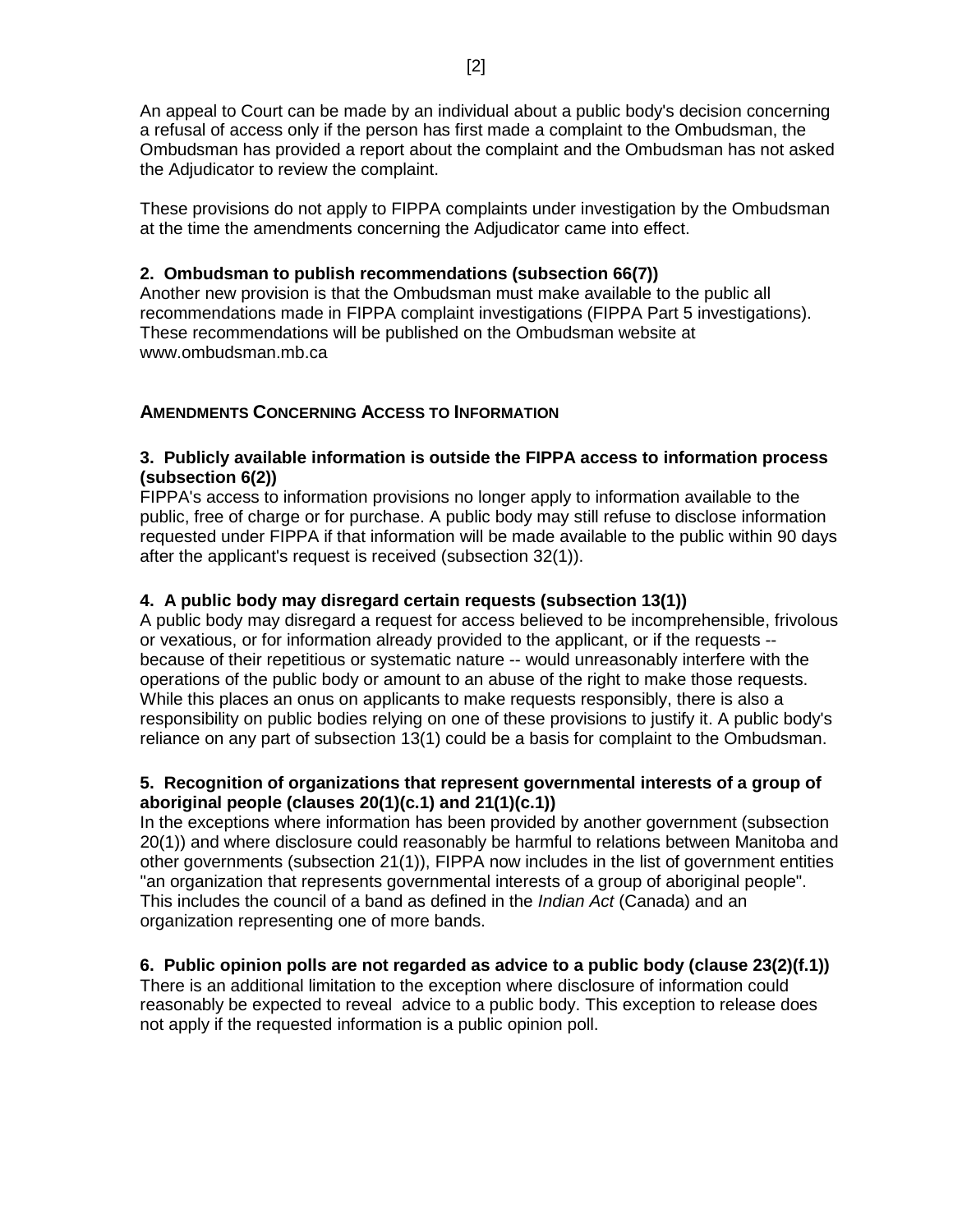# **7. Interaction between FIPPA and** *The Personal Investigations Act* **clarified (subsection 30(2))**

FIPPA now has a limitation to the exception where disclosure would reveal confidential evaluations about the applicant's suitability, eligibility or qualifications for employment, or for the purpose of awarding a contract. The limitation clarifies that the exception does not apply to information that the public body is required to provide to the applicant under *The Personal Investigations Act*.

# **AMENDMENTS CONCERNING PRIVACY**

# **8. A public body may provide personal information to an information manager (subsections 44.1(1) - (5))**

Similar to PHIA, FIPPA now establishes and sets out the requirements for an information manager.

An information manager is a person or body that processes, stores or destroys personal information for a public body, or provides information management or information technology services to a public body. A public body may provide personal information to an information manager for these purposes if it enters into a written agreement with the information manager in compliance with FIPPA for the privacy protection of the personal information. The public body is deemed to have custody and control of the personal information under the agreement and the information manager is subject to the same FIPPA requirements as the public body concerning the use and privacy protection of the personal information.

# **9. Disclosure for delivering a common service, program or activity (clause 44(1)(f.1))**

FIPPA now sets out that a public body may disclose personal information for the purpose of delivering a common or integrated service, program or activity if the information is necessary to deliver that work, and the officer or employee to whom the information is disclosed needs the information to carry out the work.

# **10. Disclosure for evaluating, monitoring or researching and planning a service, program or activity (clause 44(1)(j.1))**

FIPPA now sets out that a public body may disclose personal information for the purpose of evaluating or monitoring a service, program or activity of the public body or the Government of Manitoba, or for research and planning that relates to a service, program or activity.

# **11. Disclosure of personal information routinely disclosed in a business context (clause 44(1)(x.1))**

A public body may disclose personal information that is of a type routinely disclosed in a business or professional context, limited to the individual's name, position title, business and email addresses and telephone and fax numbers, and provided the disclosure does not reveal other personal information about any individual.